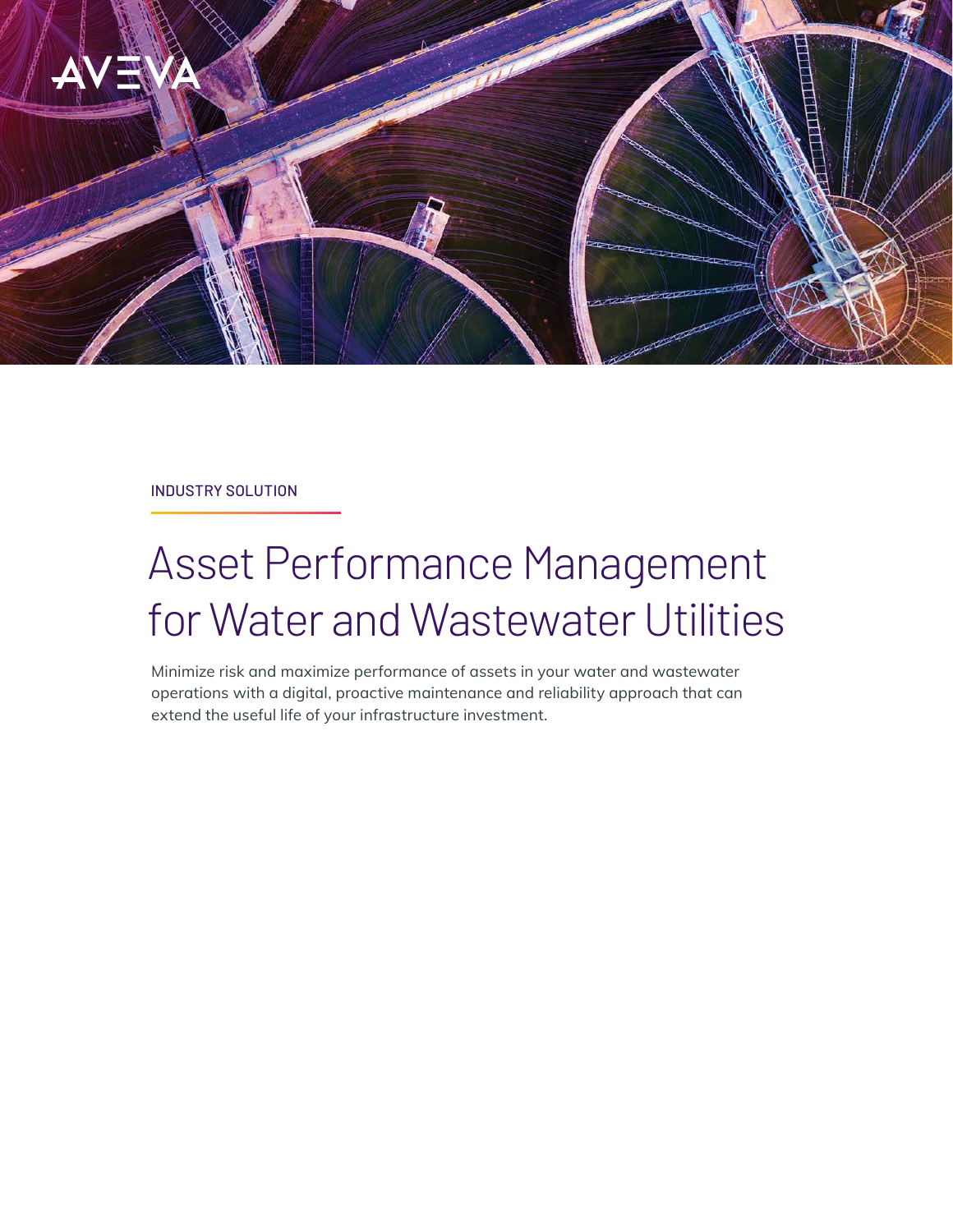### **Overview**

Water utilities and water network operators have a very simple mission: Deliver safe and reliable water and wastewater services to their customers. But to deliver these services, utilities must rely on numerous assets and equipment, many of which are ageing or should be upgraded in order to effectively fulfill this mission

Luckily, technology triggers like the Industrial Internet of Things (IIoT), big data analytics, mobility and workforce collaboration represent new opportunities for significant reliability, efficiency and safety improvements for water and wastewater utilities, enabling them to extend the useful life of their infrastructure investments.

To remain cost-effective in the face of these market trends, utilities are seeking an operations-centric view where proactive and predictive maintenance opportunities empower front-line personnel to act before costly failures occur. With Asset Performance Management (APM) solutions, utilities can extend the life of critical assets, thus minimizing maintenance costs and improving reliability.

As a result, plant and field crews are empowered to act before equipment failure occurs, maintenance and operations costs are reduced, and the overall maintenance and operations strategy supports key continuous improvement objectives.

## **Maintenance Practices**

APM solutions integrate all the various elements of a comprehensive maintenance program, making valuable information accessible and delivering context for smarter decisions. It requires a broad solution portfolio to develop a strategy that supports business objectives, collects, analyzes and contextualizes data across asset and operations lifecycles, and provides the framework and toolsets for optimized maintenance execution. All to support the continuous improvement processes as outlined in the Maintenance Maturity Pyramid.

The higher you move up the Maintenance Maturity Pyramid, the more proactive the strategy becomes, requiring more advanced warning of equipment problems. This enables maintenance teams to better plan resources, order materials, and minimize unplanned downtime.

#### **Economic Incentive**

Shifting from reactive maintenance to proactive and predictive maintenance delivers the greatest economic return for all asset types. This is made possible by integrating various technologies and devices and applying advanced analytics to determine where improvements should be made.



# **Maintenance Maturity Pyramid**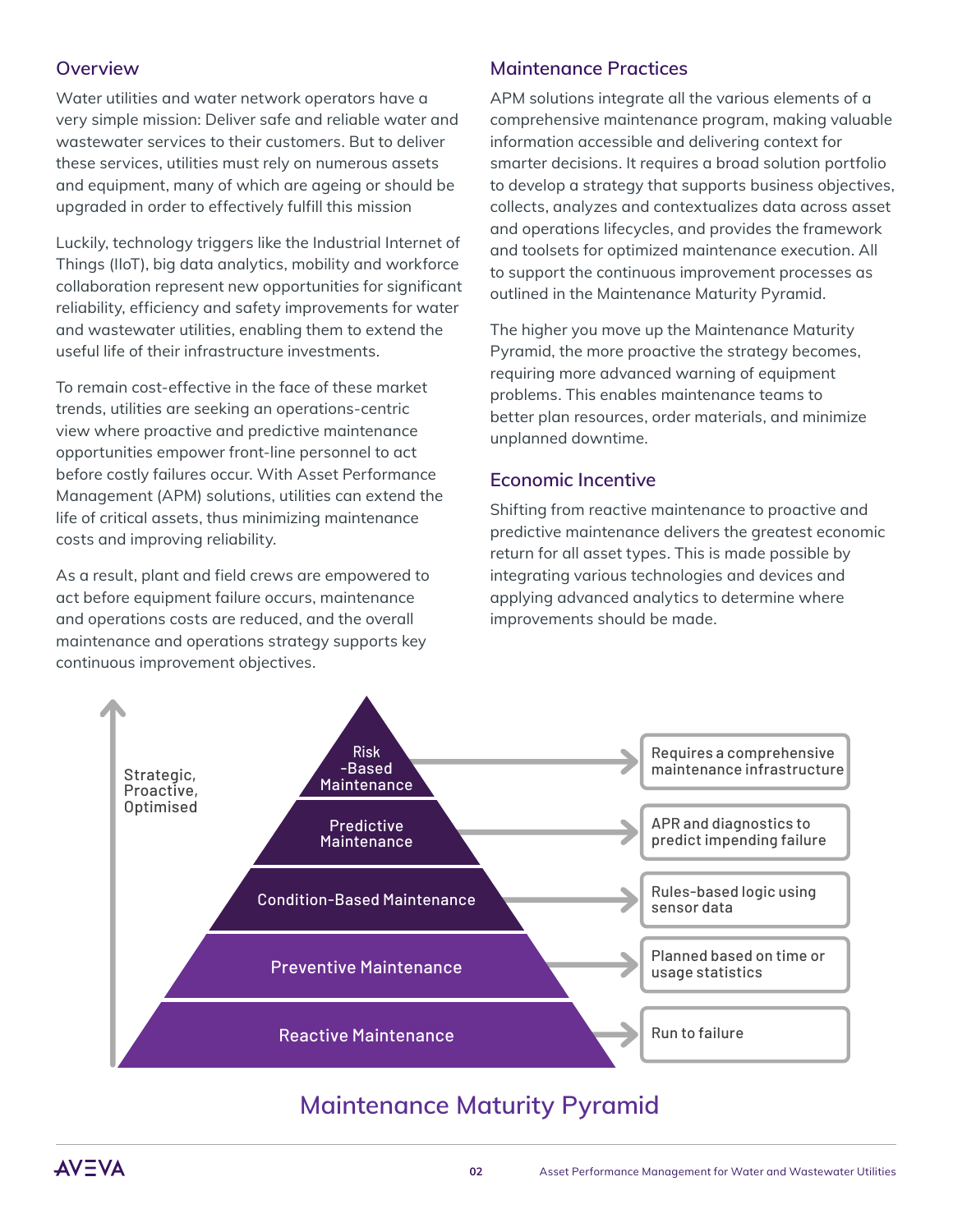Benefits span all functional areas from strategic, to operational, to financial and safety. Operational benefits can be achieved through the early identification of equipment problems to reduce unplanned downtime. Engineers can spend less time sifting through raw data and spend more time improving the reliability and performance of assets. There are financial and safety benefits to be achieved through increased asset utilization and reduced downtime, as well as the opportunity to identify equipment problems before a major failure causes significant or catastrophic damage.

In addition to improving reliability and availability, utilities can leverage asset performance management solutions to reduce purchasing costs, improve maintenance scheduling and defer capital expenditures. Resources and planning can be optimized by improving communication across disciplines. And workforce enablement, in particular, mobile workforce enablement, allows workers in the field to collect data remotely and implement condition-based maintenance tactics.

Actual Savings Achieved with APM



#### **Condition-Based Maintenance - The "Check Engine" Light for Your Plant**

Condition-based maintenance is one of the most straightforward and effective asset performance applications a water or wastewater utility can undertake. It is often the first step taken by an operator looking to move from a preventive maintenance regime into a proactive maintenance approach.

Just like the "Check Engine" light in your car, AVEVA's Condition Management solution collects and analyzes real-time diagnostics from all production assets and drives appropriate action to improve overall asset performance, operations, engineering and maintenance.

The system automates the maintenance process through the monitoring of user-defined rules and algorithms that initiate necessary maintenance activities based on measured operating condition. When the equipment is operating out of the normal range, condition-based maintenance raises an alarm to the operator to make them aware of the abnormal conditions and allow them to make an informed decision about what maintenance is required.

Condition Management can monitor and aggregate more than one real-time point from different sources to make intelligent decisions. A few examples often seen in a water plant include:

- **Time-based decisions:** Lubrication based on motor run-time – For example, after 3000 hours of run-time create a lubrication activity requesting lubricant from the warehouse, with operations providing the resource.
- **State-based decisions: Monitor the Motor Bearing** Temperature - If exceeded, create a work order for bearing replacement.
- **Dual comparison decisions**: Track pump power consumption versus volume flowrate looking for excessive power consumption for known pumping capacities to detect mechanical degradation of pump.
- y **Multivariate analysis**: Compare temperature, vibration, density, rpms etc. to detect mechanical degradation prior to failure.

By adopting a condition-based maintenance solution in the utility, operators can get early-warnings for equipment operation that may lead to failure, and take an informed, proactive approach to maintenance reducing downtime and equipment failure costs.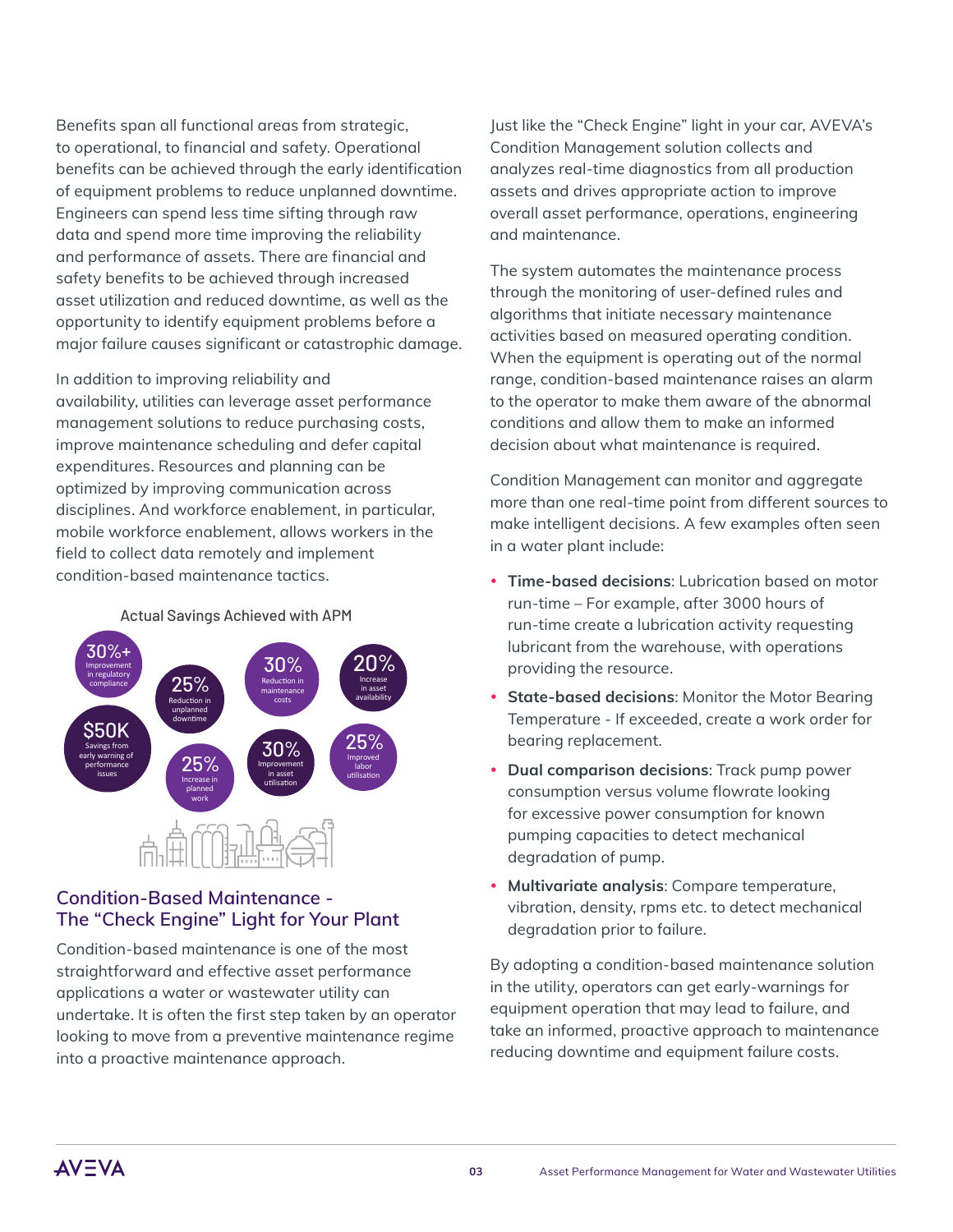| File<br><b>Vierr</b><br>Tools Help                                                                                                                                                                               |                          |                                                                                                                                                                                                                                                                                                                                                                                                                                                                                                                                                                                                                                                                         |                                        |                                                                                |   |
|------------------------------------------------------------------------------------------------------------------------------------------------------------------------------------------------------------------|--------------------------|-------------------------------------------------------------------------------------------------------------------------------------------------------------------------------------------------------------------------------------------------------------------------------------------------------------------------------------------------------------------------------------------------------------------------------------------------------------------------------------------------------------------------------------------------------------------------------------------------------------------------------------------------------------------------|----------------------------------------|--------------------------------------------------------------------------------|---|
| 0.488<br>鸤<br>$\triangledown$<br>ы                                                                                                                                                                               | $-1.99.412$              |                                                                                                                                                                                                                                                                                                                                                                                                                                                                                                                                                                                                                                                                         |                                        |                                                                                |   |
| Data Source - Real Time Points                                                                                                                                                                                   |                          | Ently - Stabilies                                                                                                                                                                                                                                                                                                                                                                                                                                                                                                                                                                                                                                                       |                                        |                                                                                |   |
| Complex Data<br>CPX<br>(e)<br>Dynamic<br>C Statio<br>Analog Types<br>AnayTypes<br>Enumerated Types<br>Umhed Access<br>Simple Types<br><b>22</b> Boolean<br>E Byke<br><b>72 DateTime</b><br><sup>72</sup> Decimal | $\overline{\phantom{a}}$ | Fi <b 26000="" controlled="" equipment="" motor="" valve<br="">24 Vol: DC Motor Superior 26020 24 Vol: DC Motor<br/>₿ 123<br/>A 45 Equipment 11400 Boiler-50,000 Lb/Hr/ Gas Fired/ Water Tube<br/>E-41 Equipment 11430 Centrifugal Pump 100GPM/60FT HD(1)<br/>1001 [Numeric]Numeric.Random]]<br/>E 42 Equipment 11450 Centrifugal Pump 100GPM/60FTHD<br/>愚 1002<br/>Condition Menager Configuration Wizard - Action Properties<br/>Specify the activities to perform when an action state has been hispered. The same<br/>information will be used in all actions to previde control.<br/>Wall order/Walk request<br/>Template<br/>Wisk Order Terminal 1<br/>C None</b> |                                        |                                                                                |   |
| <b>22</b> Double<br><sup>2</sup> Float<br>m<br>Int<br>2 Long<br>2 SByte                                                                                                                                          |                          | <sup>G.</sup> Wak Brder<br>C. Walt Request<br><b>Equipment activity record</b><br><b>Conside</b>                                                                                                                                                                                                                                                                                                                                                                                                                                                                                                                                                                        | Description<br>Template<br>Description | Well: Dedar created from CM Monitor<br>P. No Standing Walk<br>IS-SHEA VAGH!    | 믜 |
| Short<br>String                                                                                                                                                                                                  |                          | <b>RioTalk and</b><br>F Sand                                                                                                                                                                                                                                                                                                                                                                                                                                                                                                                                                                                                                                            | Receive pat<br>Dewater:                | <b>Select &amp; VALUE</b><br><b>Gelaus &amp; Vallat</b>                        |   |
| <b>Ullet</b><br>置 ULong                                                                                                                                                                                          |                          | Enal also                                                                                                                                                                                                                                                                                                                                                                                                                                                                                                                                                                                                                                                               |                                        |                                                                                |   |
| <b>22 UShort</b>                                                                                                                                                                                                 | v                        | <b>D</b> Enabled                                                                                                                                                                                                                                                                                                                                                                                                                                                                                                                                                                                                                                                        | Address<br>Subject:                    | tilmeon@lest.com<br><b>CM Rufe Trippened</b>                                   |   |
| ×                                                                                                                                                                                                                | $>$ mm $\leq$            |                                                                                                                                                                                                                                                                                                                                                                                                                                                                                                                                                                                                                                                                         | Description                            | Moniced equipment 1000000 higgered DA<br>event. Value sead from equipment > 0. |   |
| Ready                                                                                                                                                                                                            |                          | <b>Reissue Interval</b>                                                                                                                                                                                                                                                                                                                                                                                                                                                                                                                                                                                                                                                 |                                        |                                                                                |   |

## **Digitally Transform Operator Rounds and Connect Stranded Assets**

One of the biggest challenges to improving asset performance is that 40-60% of the equipment in a typical water or wastewater utility remains digitally disconnected from the automation system. These "stranded assets" are invisible to operators unless they perform frequent inspection rounds and manually take down readings and condition assessment, traditionally on paper log sheets. This type of manual data collection is error-prone and often leads to loss of information. The lack of standardization in these inspection processes can also lead to service issues and safety hazards. Furthermore, knowledge loss can occur as more experienced operators retire and fail to pass along their wisdom to the next-generation operators.

Water and wastewater utilities that have implemented a mobile workforce and decision support system are able to reap the benefits of using configurable software and ruggedized mobile hardware to enable workflow, data collection, and general task management for plant operations, maintenance management, processing tracking, and compliance applications. AVEVA's Mobile Operator Rounds solution enables:

**• Advanced Workflow Management** - Users can set alert thresholds to communicate when the deviation between actual values and predicted values exceeds allowed limits. Each alert event is also directly linked to a graphical trend for that asset that shows the event data, threshold limits, and times when the values are in alarm.

- **Comprehensive Analysis and Reporting** Detailed and comprehensive reports can be generated and accessed over web connections for cross-functional team sharing so management has enhanced visibility of performed field tasks. Images can be captured and marked up to accelerate problem resolution.
- **Accelerate Process Improvements Enable** reliable, safe, and profitable operations through consistent execution of best practices by the field workforce, accelerating and sustaining mainstream process improvement.
- **Automated Procedure Triggering Drive** consistent execution of best practices by the field workforce, accelerating and sustaining mainstream process improvement.

AVEVA's Mobile Operator Rounds will enable the entire workforce:

- Maintenance Managers can align maintenance and business strategies.
- Maintenance Engineers have enhanced risk assessment and management capabilities.
- Plant/Network Operators can ensure site and service performance.
- Operations Leads are enabled to provide safe, reliable, high quality service with on budget performance.

All of this can be accomplished using a solution that is compatible with a wide array of industrial mobile devices as well as your Android or Apple smartphone or tablet.

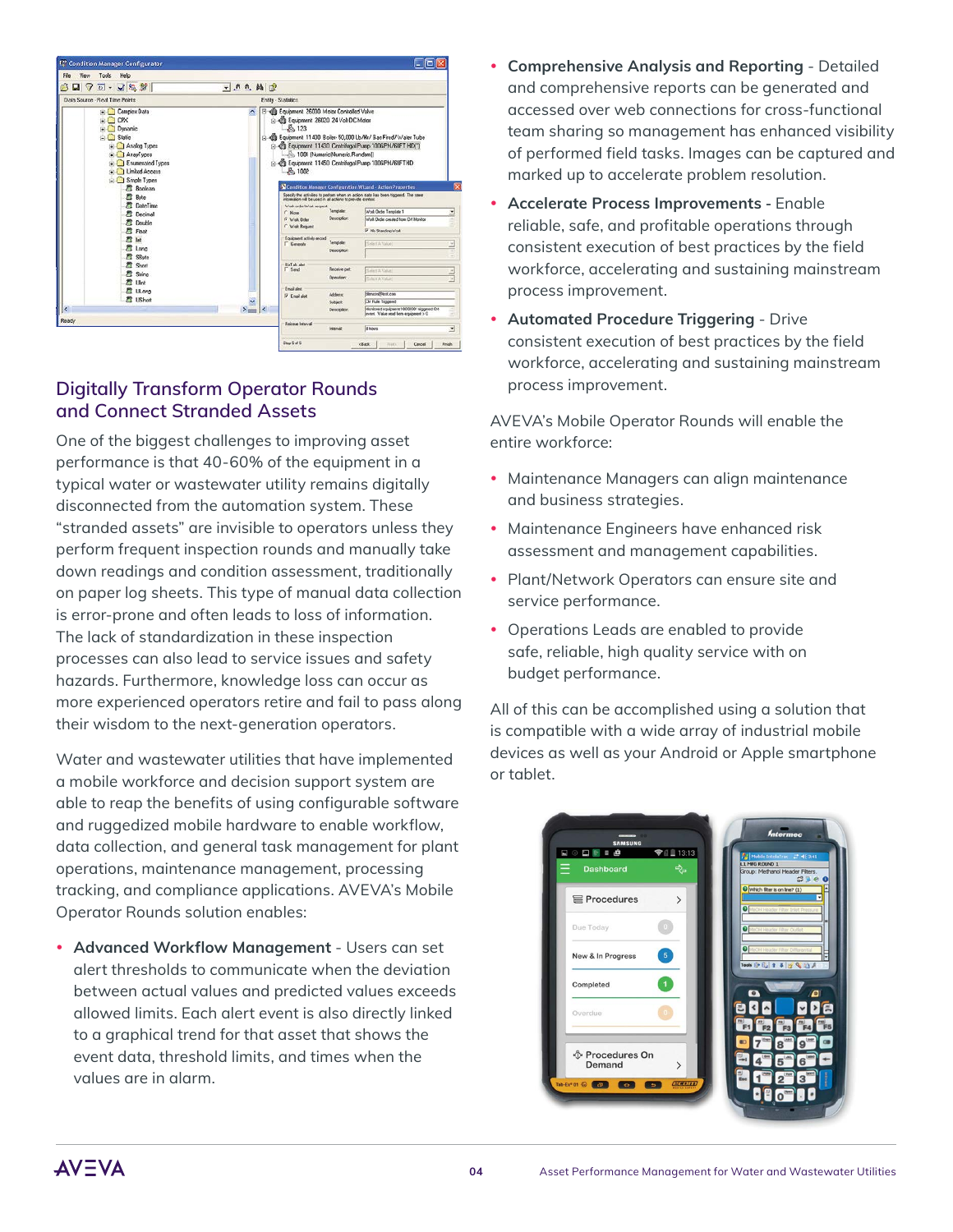### **The asset information you need, in the right place, on the right device**

The urban water cycle, from source, to plant, to consumer spans a massive geographical area and water and wastewater utilities often need access to their asset information in a variety of locations – not just in the control room. With the proliferation of Industrial Internet of Things-enabled sensors and advanced metering infrastructure, the number of data sources and types of data available to utilities is constantly increasing. However, this data is often not available in context that makes the information useful. In addition, accessing this data outside the control room is often difficult due to data security concerns and the high cost of significant setup and maintenance requirements of a virtual private network to support employee data access.

AVEVA Insight is a secure, managed solution for collecting, storing, visualizing, and analyzing water and wastewater data in the cloud for faster, smarter operational decisions. It consolidates data from disparate systems and puts the data in context for complete visibility into how operations are performing, and enables utility employees to access the data anytime, anywhere, and on the mobile device of their choice.

AVEVA Insight unlocks trapped data in water and wastewater operations while breaking down data silos to make industrial analytics accessible across the utility. Using AEVA Insight, operators can enhance performance by exposing hidden opportunities for improving operations and improve reliability and maintenance activities via access to real-time critical data in the field. Best of all, the simplicity of leveraging a managed software service reduces cost to setup and maintain a secure, remote access data platform by leveraging the most modern, cloud-based, cybersecure platform available today.



#### **Reduce Operations, Maintenance, and Inventory Costs**

AVEVA's Enterprise Asset Management (EAM) is a comprehensive solution for providing maintenance management, spares, and inventory management, and provides complete procurement capabilities for water and wastewater utilities. AVEVA's EAM increases asset availability by seeing that necessary maintenance is performed and enables maximum output from expensive and complex assets. Leveraging our unique Rapid Implementation Methodology (InRIM), based on predefined business processes and best practices, AVEVA's Enterprise Asset Management solution minimizes employee time investment and reduces implementation risk. With increased visibility into maintenance history, inventory, and procurement, utilities can implement a preventive maintenance program that maximizes return on asset investment.

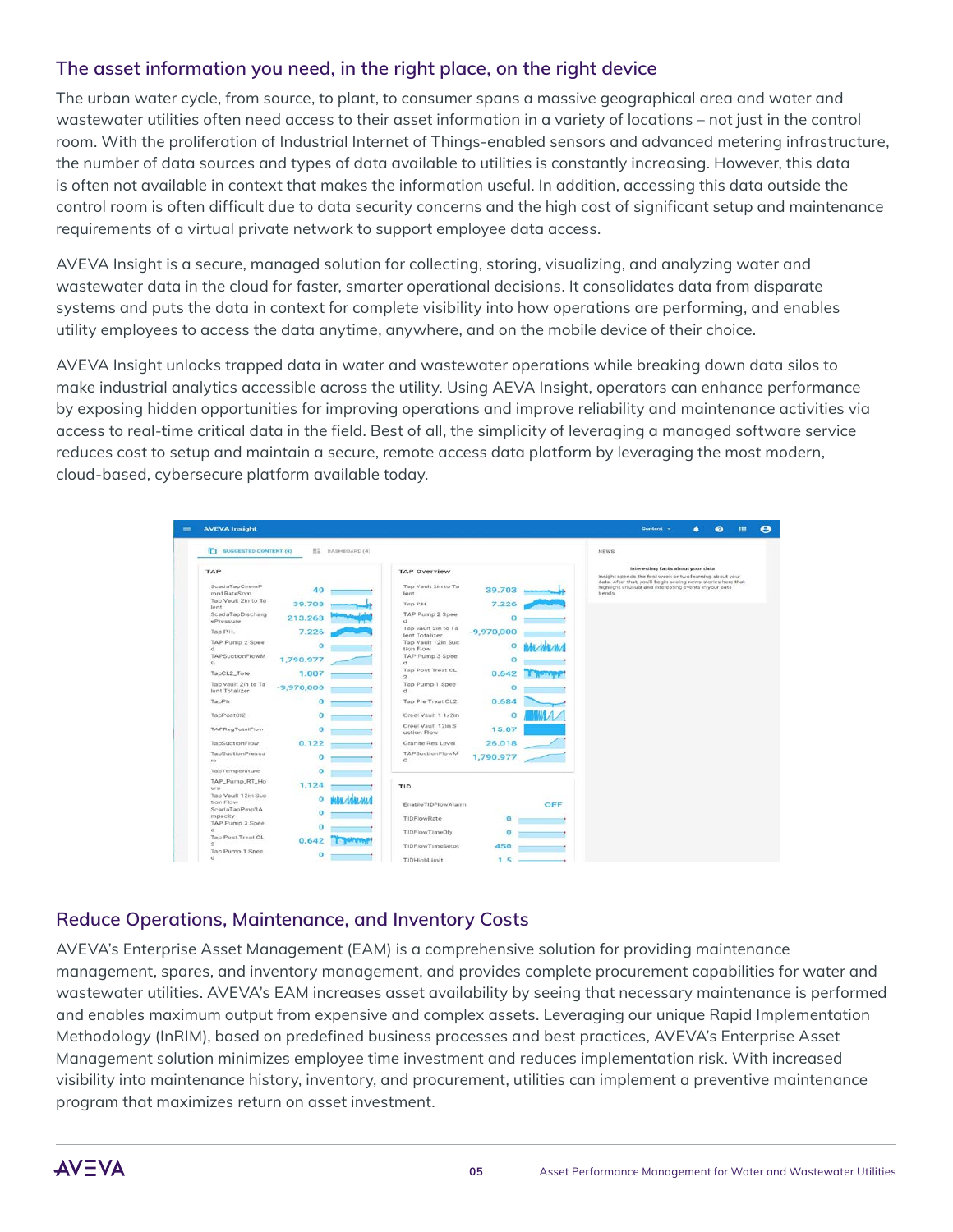

AVEVA's Enterprise Asset Management solution enables many parts of your maintenance and reliability operations including:

- **Work Management** This enables the utility to manage and plan incoming work requests, as well as automatically generate work from preventive maintenance programs. The planning function ensures that labor, materials, tools, drawings, subcontractor requirements, and safety information can be identified on work orders to support proactive maintenance activities.
- **Preventive Maintenance** Create a library of standard, repeatable jobs with automatic work order generation based on any combination of user-defined triggering criteria such as operating statistics, elapsed time, and calendar date, as well as inspection checklists and PM routes. The application is fully integrated to distributed control systems, such as the Foxboro I/A Series System or AVEVA System Platform to support the automated downloading of real-time operating statistics from the plant floor.
- **Reliability Analysis** Build a detailed history of equipment information based on day-to-day maintenance activities. Failure history, including symptoms, the cause of failure, and action taken can be easily reviewed and analyzed. In addition, indicators such as mean-time-between-failure and mean-time-to-repair reporting are available to determine proper fine-tuning of equipment maintenance requirements.
- **MRO Inventory Management** Address the main challenges of maintenance repair and operations to enable the control of a large number of unique and low-unit value items. The system automates the reorder process by recognizing calculated safety stock levels, replenishment lead times, and sophisticated "available-to-promise" logic based on expected receipts (open purchase orders) and issues.
- **Procurement** Minimize the cost of buying high volumes of MRO inventory items and ensure that parts are available when needed. Fully automate the entire procurement process, including requisitions, purchase orders, expediting, receiving, quotations and contract, and invoice matching. Improve contract negotiation and vendor relationship management.
- Approval and EAM Workflow Approval routes are defined by the user and can be based on both financial and functional rules. Approvals are electronically performed through an approval inbox or via your standard email system, thus enabling offline approvals to be performed at your convenience. Approved documents can be automatically processed to their next stage via workflow.

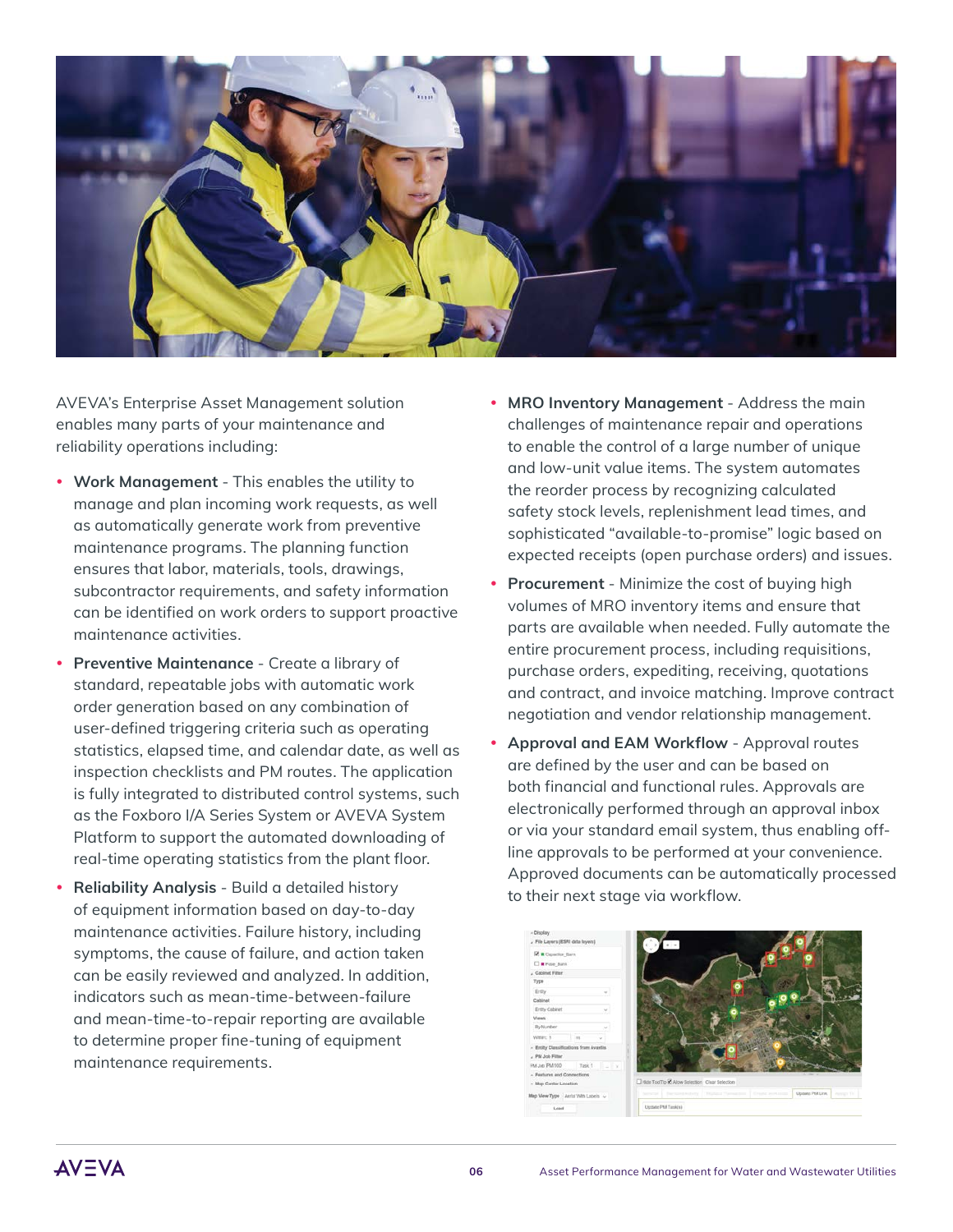

### **Match Maintenance Strategy to Asset Criticality with Risk-Based Maintenance**

The strict budget environment in which most municipalities must operate challenges utilities to drive as much cost out of their operations as possible while maximizing return on asset investment. A Risk-Based Maintenance (RBM) approach helps utilities improve asset performance by integrating risk-based maintenance into an overall asset performance management strategy. The software solution generates optimized maintenance and spare parts strategies by first looking at the utilities' strategy and objectives, and then prioritizing actions down to an individual asset level to maximize return on asset investment.

AVEVA's Risk-Based Maintenance solutions enable a comprehensive view into current asset performance to identify improvement opportunities, perform analyses and simulation, determine the best maintenance strategies, and visualize deployment effects.

- y **Complete Asset Control** Utilities can establish the same control parameters for all plants and various locations to be benchmarked and analyzed at the same level to identify opportunities for improvement.
- Maximized Return The RBM solution allows the identification of new opportunities to decrease unscheduled downtime, identify asset failures before they occur, and ensure your business operations are meeting safety and regulatory compliance.
- Root Cause Analysis (RCA) A comprehensive root cause analysis module for incident logging, solution definitions, and secure prevention is built-in to the solution and has driven ROIs for customers at a ratio of 1:30.
- **Industry Equipment Libraries** Built with 20+ years of equipment reliability data, including directly from the water and wastewater industry, the Risk-Based Maintenance software accelerates deployment time by up to 90 percent, allowing users to obtain return on investment much more quickly.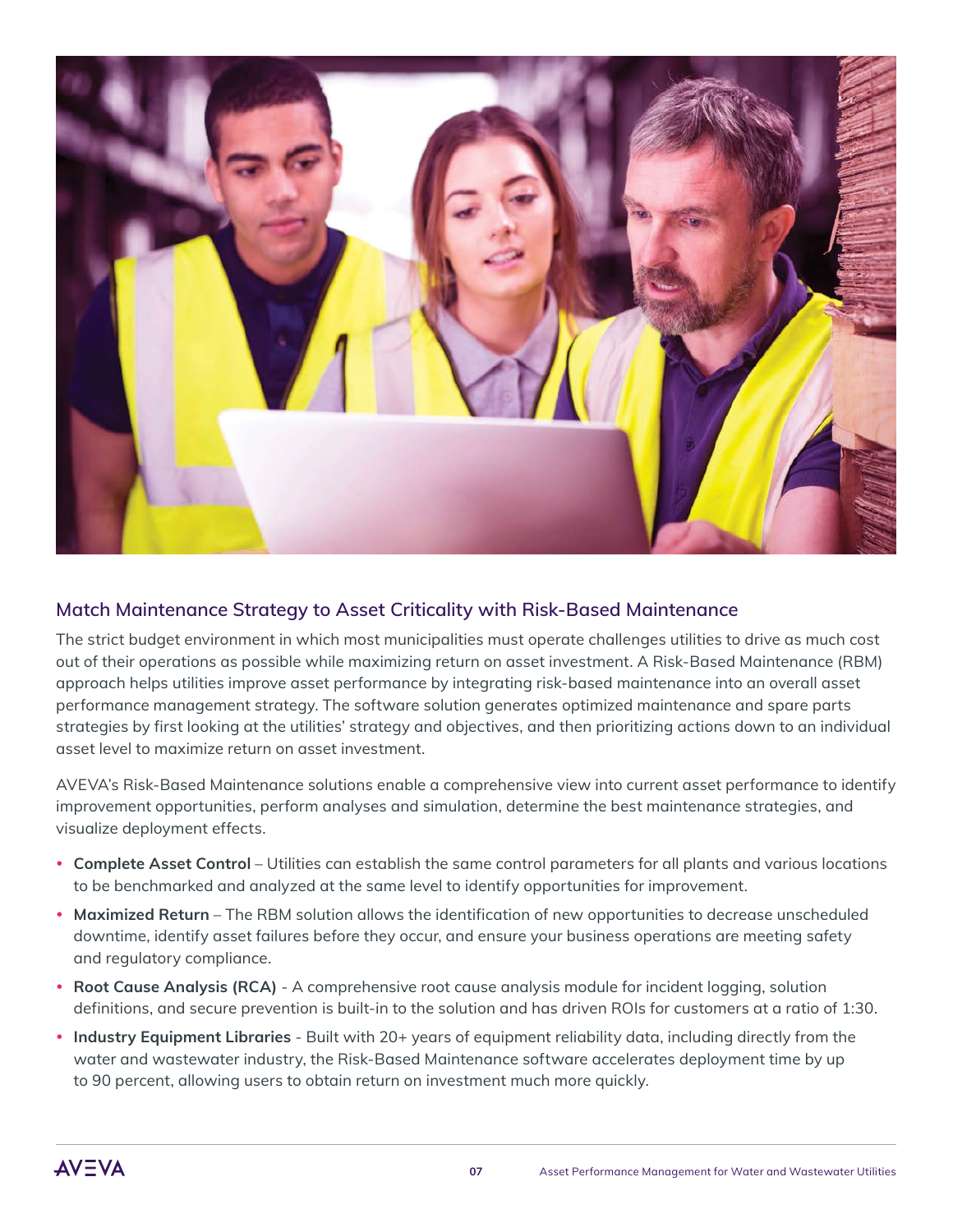

# Success Story: PIMA County

Serving a population of around one million people, the Pima County Regional Wastewater Reclamation Department manages an average daily flow of about 60 million gallons of water. Pima County manages 3,700 miles of sewer lines stretching across a 700-mile area. With two metropolitan treatment plants, seven sub-regional facilities, 27 lift stations and 77,000 manholes, Pima County employees must cover a significant geographical area daily in their operations.

To assist with this challenge, Pima County chose to implement a situational awareness and workforce enablement solution based on AVEVA System Platform, Historian, and Mobile Operator Rounds.

AVEVA Historian is a high-performance process historian capable of storing huge volumes of data generated from Pima County's industrial wastewater facilities. Historian easily retrieves and securely delivers information to operators' desktop or mobile devices, enabling them to analyze processes anywhere, at any time. The solution combines a high-speed data acquisition and storage system with a traditional relational database management system, which facilitates access to plant data using open database standards. This enables faster troubleshooting and easier discovery of high value process improvement opportunities.

 "Being able to access detailed data from the Historian allowed the Regional Wastewater Reclamation Department (RWRD) to analyze our electrical usage and determine that we could save more than \$200,000 a year on a time-of-use electrical rate," said Eric Nelson, technical services manager at Pima County. "The preliminary analysis would have been impossible to do without the Historian and we would have missed a huge opportunity to reduce our service costs to our ratepayers."

In addition, the data-mining capabilities of the application produced detailed documentation, which enabled the county to receive a \$352,000 rebate check from the local utility.

Mobile Operator Rounds, a sophisticated mobile workforce and decision support system, was also implemented by Pima County. The solution collects information from stand-alone assets not previously connected to the automation system. Mobile Operator Rounds exception-based, web reports keep everyone on the team up-to-speed on the current state of plant operations.

"Mobile Operator Rounds allows us to take selected information from the plant that was not previously available in SCADA and push that to SCADA, making the data trendable alongside the information that is already available in the SCADA system," said Christopher Grant, Program Coordinator at Pima County.

As a mobile workforce and decision support system, Mobile Operator Rounds allows Pima County water technicians to quickly and easily manage operations, both at the plant site and remotely. Mobile Operator Rounds includes configurable software and ruggedized mobile hardware solutions that enable workflow, data collection, and general task management for plant operations, maintenance management, production tracking, and compliance applications.

**AV=VA**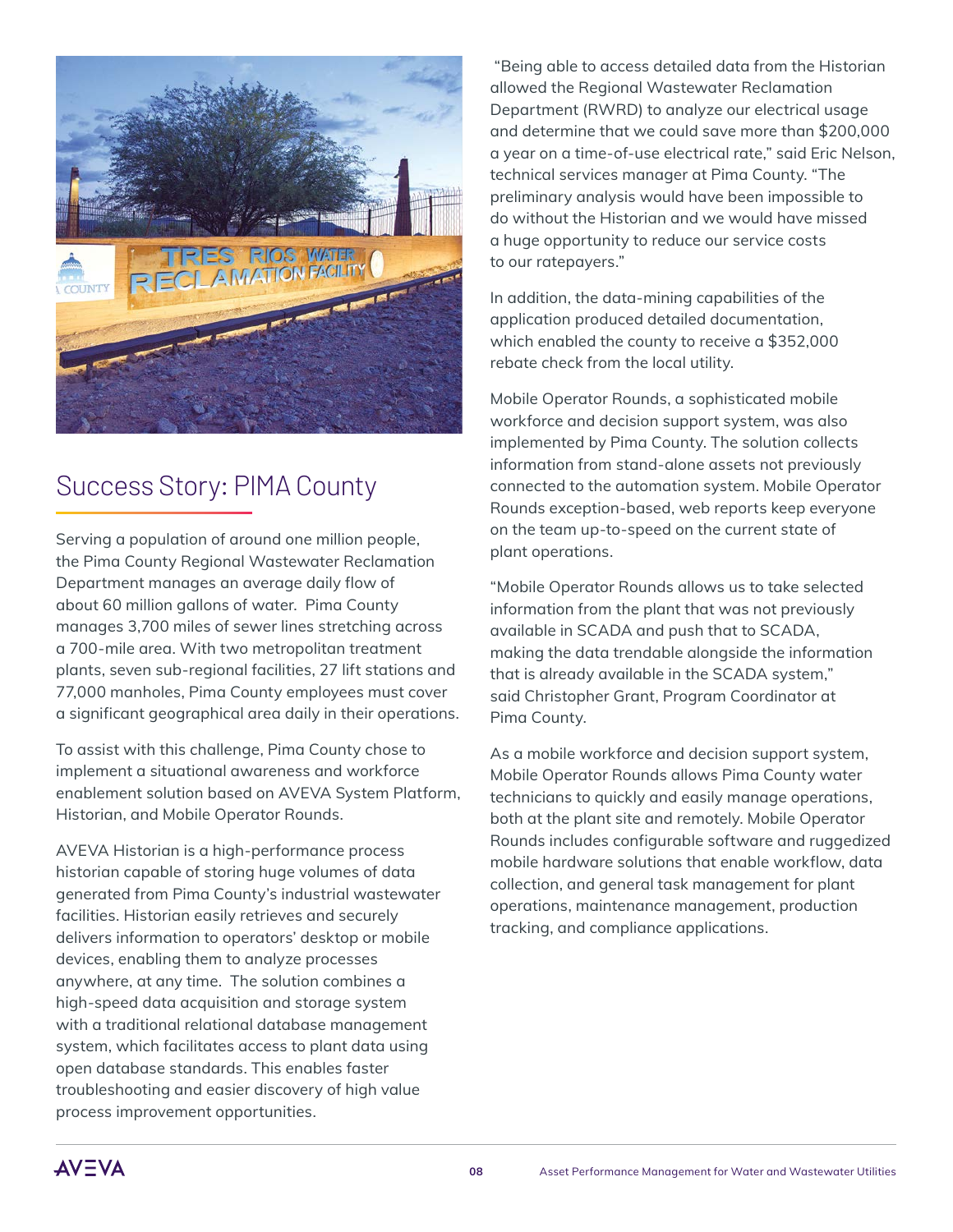

# Success Story: City of Toronto

The Water and Wastewater Division of Toronto Works and Emergency Services (WES), with the responsibility to produce and distribute potable water across the 2.5 million residents of Toronto as well as collect and treat the city's wastewater, is involved in a broad improvement initiative called the Works Best Practices Program (WBPP). WBPP is focused on developing a highly efficient organizational structure through the application of redesigned work practices and the acquisition of new process control and information systems as an enabling foundation. Revitalized maintenance practices and supporting technology are key ingredients of the WBPP. An Enterprise Asset Management (EAM) system with full maintenance, inventory, and purchasing functionality was identified early on as a key component of the WBPP applications architecture.

"We developed the Works Best Practices Program to substantially reduce operating costs, while at the same time improving overall customer service. In order to reach our goals, we knew that we must incorporate broad work practice and organizational redesign in concert with advanced information and engineering technologies. After a highly competitive evaluation that included nineteen initial EAM vendors, we selected the AVEVA Enterprise Asset Management solution to support the management of all maintenance and schedulable work activities. Our partnership with AVEVA reflects our philosophy of continuous improvement through business synergy and technological innovation," said Jim Coe, Program Manager, Water and Wastewater Division.

The Water and Wastewater Division's previous systems environment consisted primarily of aged preventive maintenance and inventory programs developed internally using dBase and similar products. Each facility or plant had its own version of these programs and the functionality of those applications was very limited.

Coe said, "We recognized that we had a productivity gap and that one of our primary weaknesses was spending most of our time in a reactive maintenance mode. Analysis indicates that the optimum level of proactive versus reactive maintenance is about 70%. We knew we needed to move in that direction and that business tools and information systems would be keys to our success."

Since implementing the AVEVA solution at the first site, the City of Toronto is beginning to realize significant benefits, including:

- **Integration Capabilities** the AVEVA solution meets all of the WBPP's EAM core functional requirements (work management, inventory, procurement), and easily adapts to the middleware enabled "integrated information environment" being implemented under the WBPP.
- **Maintenance Costing and Work History** the AVEVA solution is central to the Division's efforts to implement "Program-Driven Maintenance," effectively moving from a largely reactive to a fully planned maintenance environment. Management can determine accurately and quickly the costs of performing maintenance at water and wastewater operating facilities. They can review work history and generally do better planning and make better maintenance and business decisions.
- **Lower Inventory and Procurement Costs** using the AVEVA solution, the Division is beginning to identify real savings by maintaining optimized inventory levels and improving replenishment procedures. Increased control of maintenance assets and related activities will enable the Division to better meet service agreements with its customers.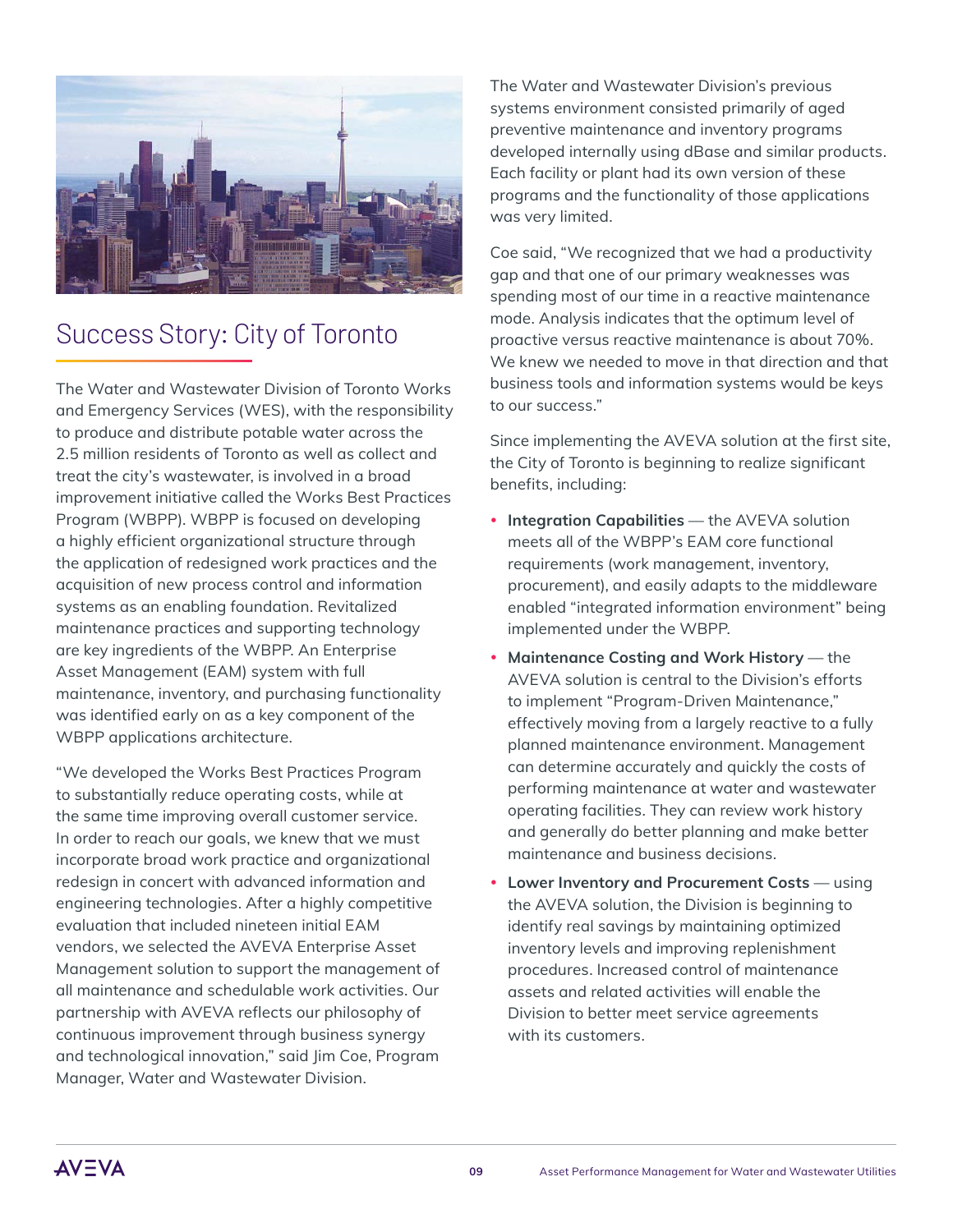**• Easy Access to Information** — the AVEVA solution ensures that the Water and Wastewater staff has readily available, accurate, and relevant information to help them be more effective in executing the work management process.

According to Coe, "Overall, our staff is excited about AVEVA. They are impressed with the ease of use and speed with which information previously unavailable to them can now be acquired. Because they had been unfamiliar with such advanced technology being part of their day-to-day work practices, they feel motivated to improve their skill levels to gain a measure of confidence and ultimately to see just how much they can benefit from AVEVA."



# Success Story: San Francisco Public Utilities Commission

The San Francisco Public Utilities Commission (SFPUC) provides retail drinking water and wastewater services to the City of San Francisco, wholesale water to three Bay Area counties, green hydroelectric and solar power. It is SFPUC's mission to provide customers with highquality, efficient and reliable water, power, and sewer services in a manner that is inclusive of environmental and community interests. SFPUC chose to implement a Risk-Based Maintenance approach to enable the its wastewater division's asset management program.

The AVEVA turn-key solution for risk management offers an effective method to identify the necessary balance between asset performance, risks and costs. "Our solution complements SFPUC's existing business objectives, risk reduction goals and total cost of ownerships benchmark targets were all successfully achieved during the first analysis at SFPUC," said Hans Franck, senior consultant for AVEVA.

In order to be mitigated, risks first have to be identified and assessed. Although the booster pump station did not seem like the obvious place to start, it is a critical piece of SFPUC's wastewater infrastructure. During wet weather events, three out of four pumps must be operational to handle flows. However, should they fail, the risk of illegal discharges goes beyond environmental impact and can lead to violations of operating permits, steep fines, and significant reputational risk.

Using AVEVA's Asset Libraries, with 20-years of reliability data, analysis was performed utilizing 30% fewer resources of SFPUC. The recommendations addressed the most critical risks and maintenance issues. Technical back-up and protection systems were added, and critical maintenance tasks are performed to reduce risks. In addition, the risk analysis for the SFPUC booster pump station helped reduce non-critical maintenance tasks.

The analysis quickly generated sixteen new maintenance plans to increase reliability, but also an expected reduction in preventive maintenance for noncritical equipment. This leads to a theoretical reduction of 25% of the maintenance hours every year with expectations of even greater results following future analysis. The use of AVEVA's risk-based maintenance solution provided the following benefits:

- Shortened study time by 30% due to the use of libraries with reliability data
- Reduced maintenance costs by 25 % with expectations of even greater results
- Improved data integrity, leading to continuous improvements
- Reduced total cost of ownership by integrating with the existing Enterprise Asset Maintenance solution already in place.

As SFPUC continues to propagate the solution, a wider adoption of risk-based maintenance principles will continue to generate valuable data. The stronger the insights into real asset performance, the stronger the ability to foresee and avoid incidents that impact safety, quality, service levels, and costs. The collected data are the building blocks of improved maintenance strategies.